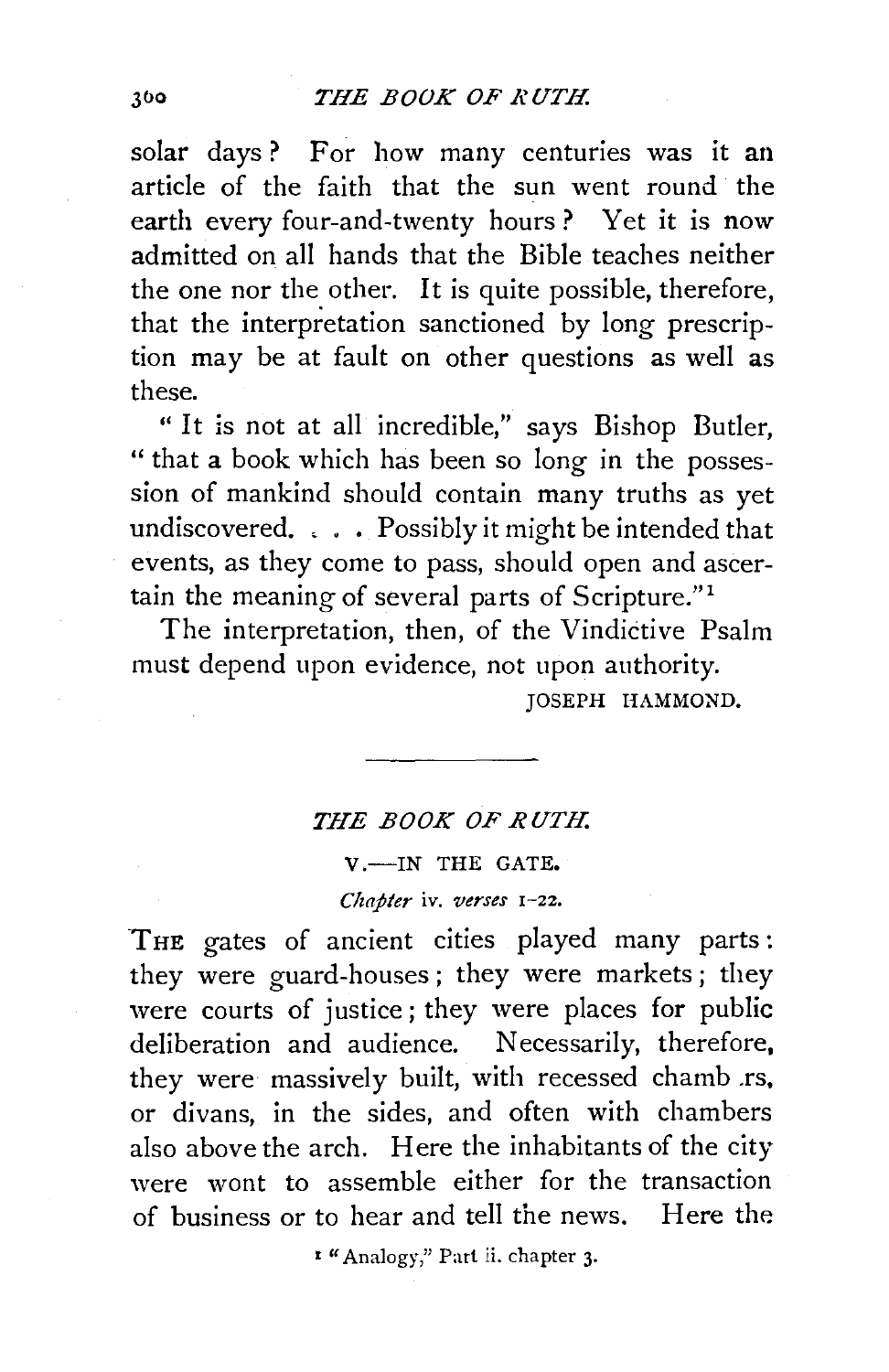judges sat and administered justice to all comers. Here even kings came to give audience to other kings, or to their ambassadors. So that the Gate played a great part, not only in the defence, but also in the public economy, of the city. Some faint resemblance to these ancient Gates may be found in the structures called "Bars," in London and Southampton, though these modern gates are much smaller than their ancient prototypes ; and some faint reminiscence of their character as seats of judicial and royal authority, in the titles Sublime *"Porte,"* or the Ottoman "*Porte"—porte* meaning *gate*—by which the Government of Turkey is still designated.

The scene of Chapter iv. is the Gate of Bethlehem. We have already followed Boaz to the: Harvest-Field and the Threshing-Floor; we have found in his bearing many illustrations of the simpleand primitive customs of the antique time in which he lived. And as we now study this Chapter-a veritable cabinet of antiquities-and follow him to the Gate, and mark how he prosecutes a legal suit,. we shall once more be impressed by the simplicity of the ancient Hebrew manners, a simplicity, however, quite compatible with a certain dignified and stately formality.

As we are to " assist " at a legal suit, it will be well for us to acquaint ourselves, at the very outset, with the law to which an appeal is to be made. This law is the law of the *Goelim*,—the law which governs all acts of exchange and redemption. So far as we are at present concerned with it, this law demanded that the nearest kinsman of a childless widow should marry her, even though he himself were already married;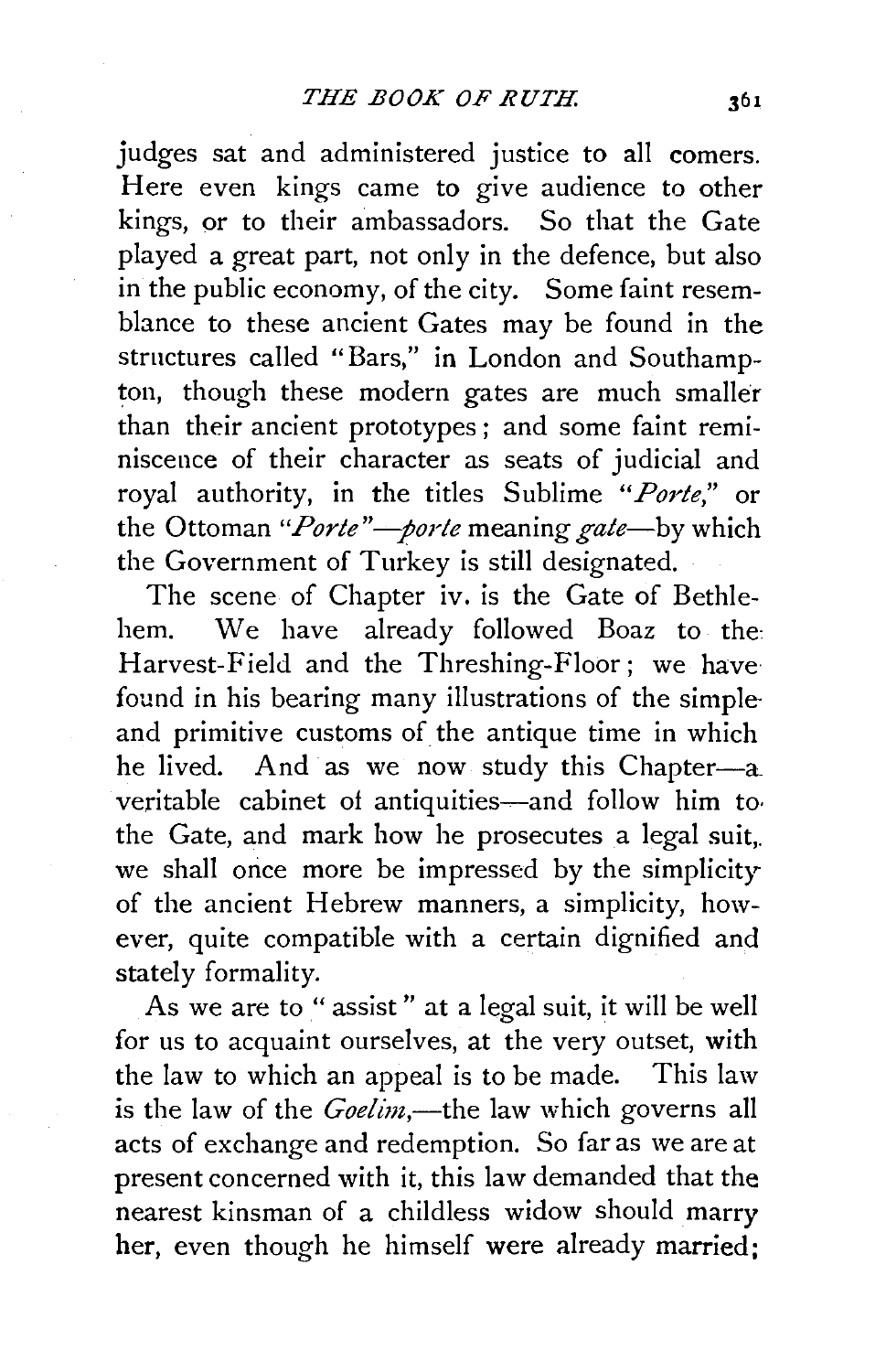and that the eldest son born of this marriage should, in due time, enter on the inheritance and perpetuate the name of his mother's *first* husband.<sup>1</sup> The law was designed to prevent the extinction of any Hebrew family and the alienation of any family estate. All male blood-relations of the deceased man were reckoned as among his *goelim*, or redeemers; but the nearest of all was *the* goel, and was the first who was bound to redeem his kinsman's name and inheritance. If, however, he refused to redeem, then the next kinsman succeeded to his right and duty; but he himself, for his refusal, was put to an open shame. But let us have the very statute itself before us. It is recorded in Deut.  $xxv.$  5-10, and runs thus: $-$ 

## *If kinsmen dwell together, and one of them die, and* have no child, the wife of the dead shall not marry

<sup>1</sup> This singular, and, if judged by modern standards, immoral, law of Levirate marriage, like other of the laws of Moses-e.g., the law of divorce-which have been called in question, was a concession to " the hardness of their hearts" for whom he legislated; and so far from being a license to immorality, it was really a limitation of the current immoralities of the time. In ages long anterior to his, a wife, being *bought* from her parents, became the property of her husband, and too valuable a property to be given up at his death. With other property she descended to his heirs, commonly his brothers, any one of whom might possess her ; some tribes going even to the shameful excess of all possessing her in common. Michaelis, in his Commentaries on the Laws of Moses (Book iii. Chap. v. Art. 98), has well brought out the process and advance by which this hateful custom grew into a legalized system of Levirate marriages. This system obtained among the Canaanitish tribes for centuries before the time of Moses, as is proved by the shocking story recorded in Genesis xxxviii. All that the great legislator of the Hebrews is responsible for is, that he set still straiter limits to the prevailing custom, including among the duties of the Goel that he, and he only, should "raise up the name of the dead upon his inheritance, that the name of the dead might not be cut off from among his brethren."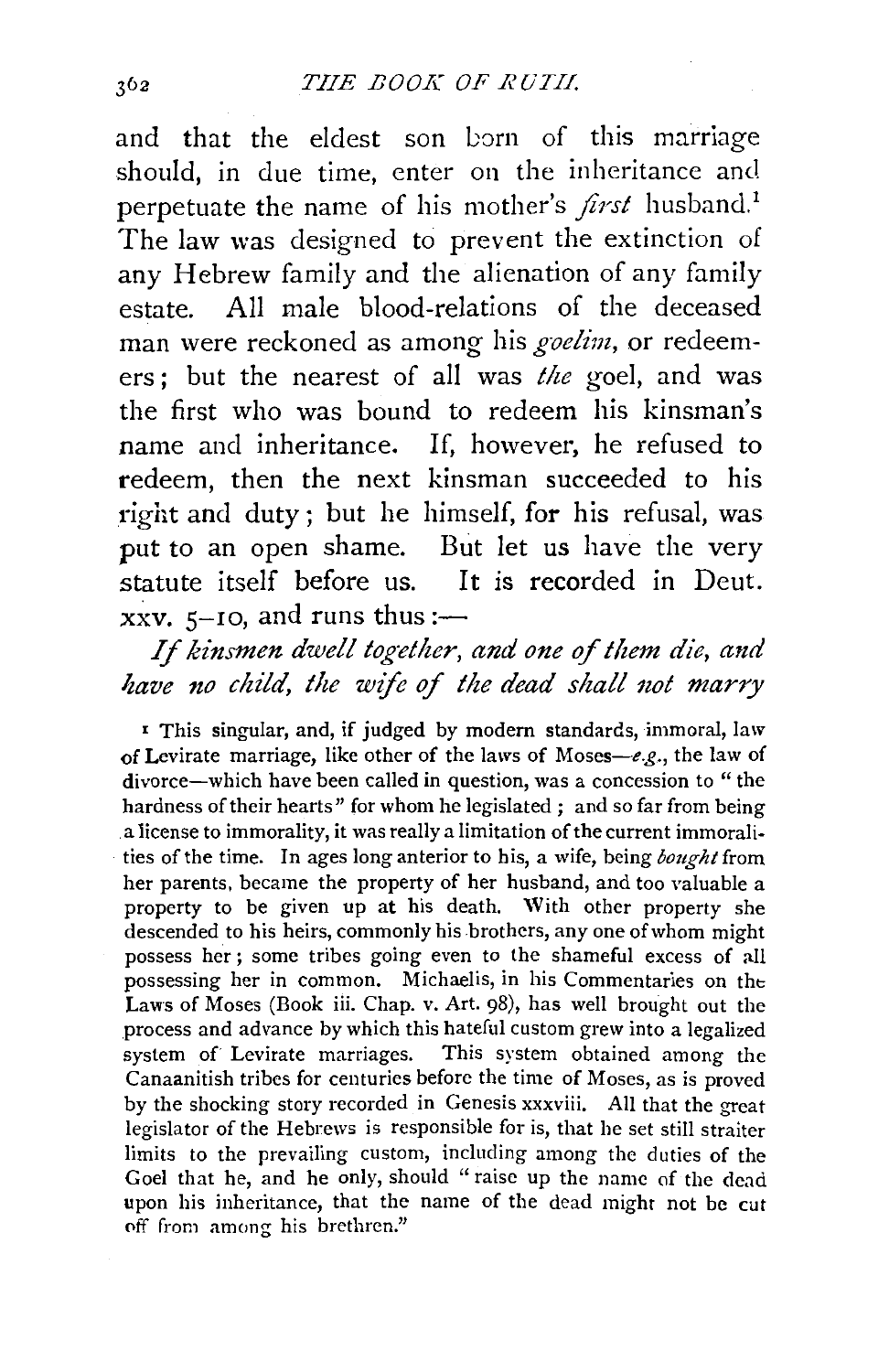*outside* [*i.e.*, outside the family circle], unto a stranger; her husband's kinsman shall go in unto her, and take her to wife, and perform the duty of a husband's *kinsman unto her. And it shall be that the first-born whom she beareth shall stand upon the name i.e.*, take the place, or arise in the place of the kinsman who is *dead, that his name be not wiped out of Israel. And* if *the man like not to take his kinsman's wife, then let his kinsman's wife go up to the gate, unto the elders,*  and say, My husband's kinsman refuseth to raise up *unto hiS kinsman a name in Israel; he will not do the*  duty of my husband's kinsman. Then the elders of *the city shall call him, and speak unto him* ; *and if he stand to it, and say, I like not to take her; then shall his kinsman's wife come unto him. in the pre*sence of the elders, and loose his shoe from off his foot, and spit in his face, and shall answer and say, So let *it be done unto the man who will not build up his*  kinsman's house. And his name shall be called in *Israel, House of the Shoe taken off [i.e., any one* might call him " Baresole," without committing a legal offence; his family would be stigmatized as the family of a shoeless or barefooted vagabond. $-$ *".shoeless* fellow" being equivalent to *"miserable*  fellow," since it was only in extreme penury **and**  misery that the Hebrews went barefoot].

This is the statute to which Boaz is about to appeal ; and the one provision of it which still calls for explanation is that symbolic act, the taking off of the shoe. The custom was even thus early a very ancient one, as we are reminded in this Chapter (verse 7), and was observed in all cases of redemption and exchange: in fact, it was the legal form for con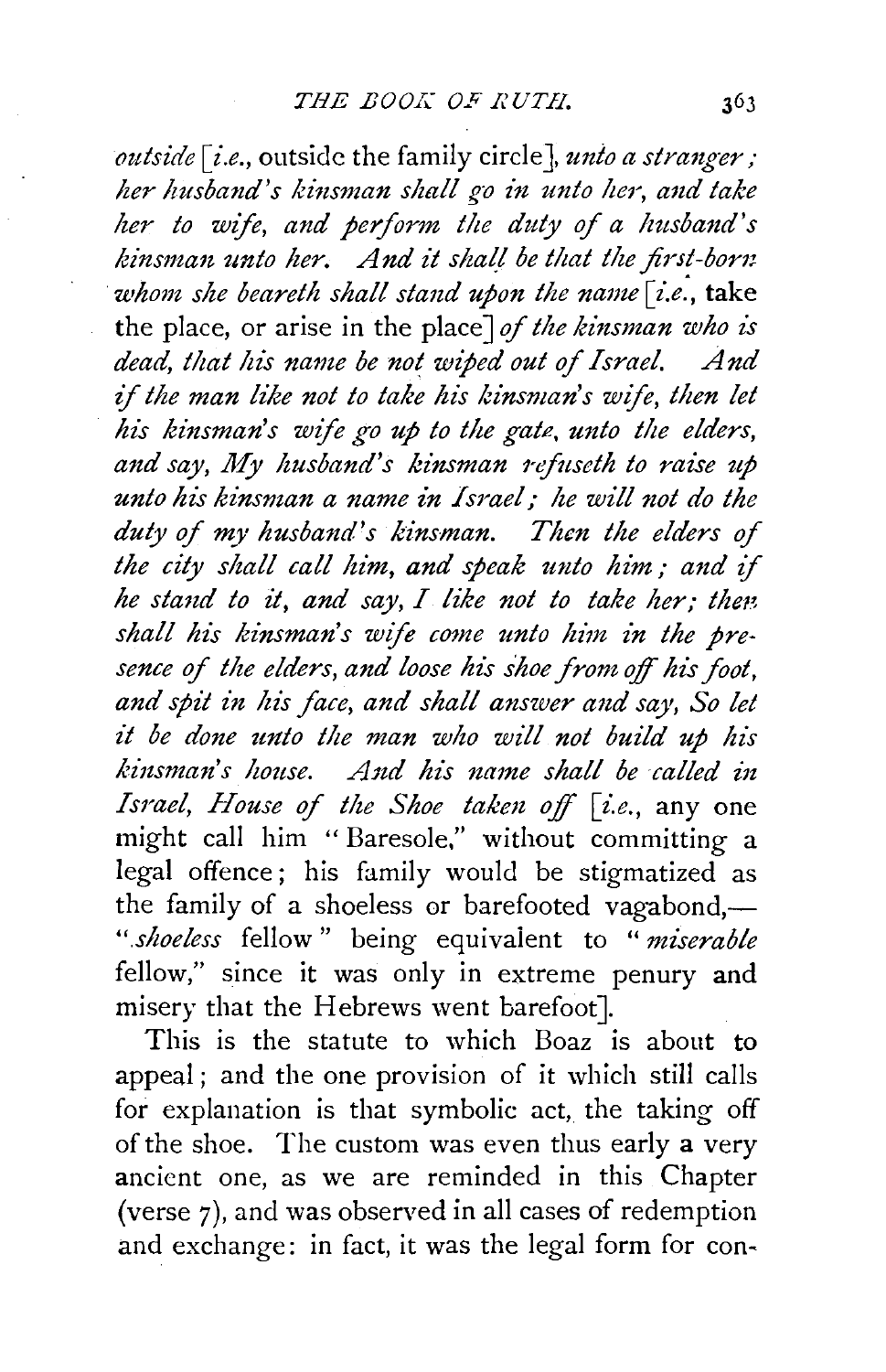firming or binding legal or commercial transactions. And this custom had its origin in the fact, that when a man took possession of landed property, he did it by planting his shoe on the soil ; he asserted his right to it by treading on the land he had bought. Thus the shoe symbolized a possession or estate which a man actually held, and which he could tread with his feet at will. Naturally and easily, therefore, the taking off of the shoe and handing it to another came to signify that a man renounced his own legal claim to a possession and transferred it to the neighbour to whom he gave his shoe: with the shoe he gave the right to tread and till the land. This singular custom was not peculiar to the Jews ; it also obtained anciently among the Germans. But among the Hebrews of the earlier times it grew into common use as a symbol of exchange, and was employed as a sign of the transfer of rights of any kind, and not only to denote the transfer of land: in short, it seems to have been as common as signing a deed or handing over a warrant is with us. And if we bear this fact in mind, we often get a new light on even the most familiar passages. Thus, for example, the Prodigal Son, in our Lord's parable, has shoes put on his feet to denote that he is reinstated in the inheritance he had left.

Of course a custom so common was not of itself ignominious. But to the Hebrew there was as wide a difference between taking off his own shoe and having it taken off by another, as there is with us between lifting off one's own hat and having it knocked off by another. And in the case of the kinsman, who refused to do a *goel's* duty by his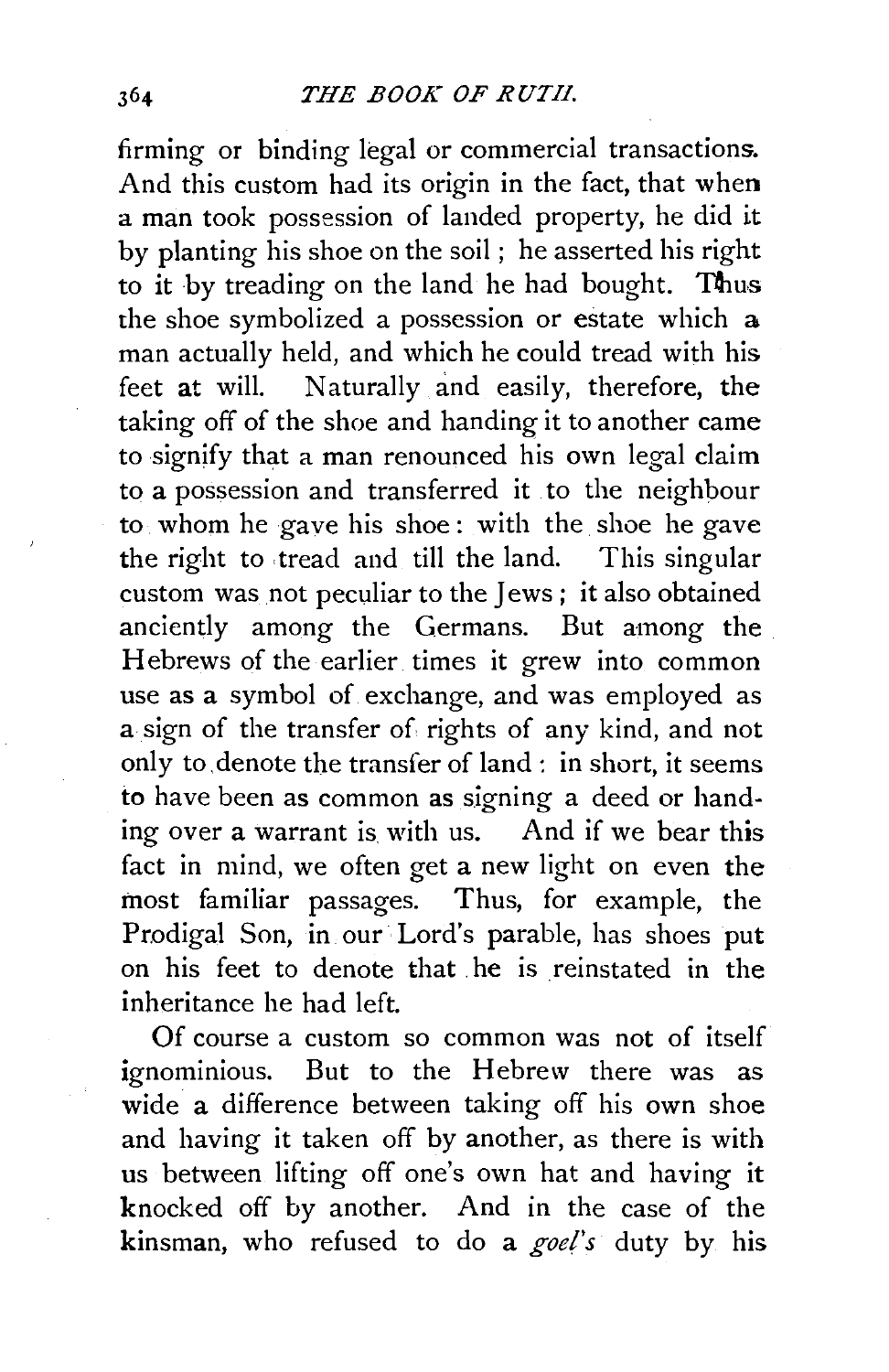brother's widow, the shoe was *taken off,* before the Elders, by the woman whom he had refused to marry. He was thus publicly and ceremoniously branded as one who had broken the law, as having failed in the sacred and imperative duties of kinship, as having preferred his private interests and aims to the welfare of the Commonwealth. And this public disgrace was enhanced by the indignity of being spat upon by the woman he had wronged, and having his whole family saddled with a nickname-" House of the Shoeless," or "Baresole's Kin", which exposed them to general ridicule and contempt.

This severe law was not enforced by Boaz in all its severity. But, in order to make his own marriage with Ruth lawful and legal, he was obliged to appeal to it, and, in part, to put it in force. His mode of action shews how primitive the time was, how simple the social organization. Obviously there was as yet no king in Israel, no accessible judge even, before whom he might carry his suit. And so, very early in the morning, Boaz hurries from the threshing-floor that he may seat himself in the Gate in time to catch those who, like himself, had slept outside the walls, and will be returning into the city, and those who may leave the city for the fields. He has not long taken his seat before the *goel,* the unnamed kinsman, passes by. Boaz calls on him to sit down,—using a legal form of summons from which his kinsman would understand that he had some legal business to transact with him.

\Ve translate the! summons. *"Ho, So-and-so,"* or,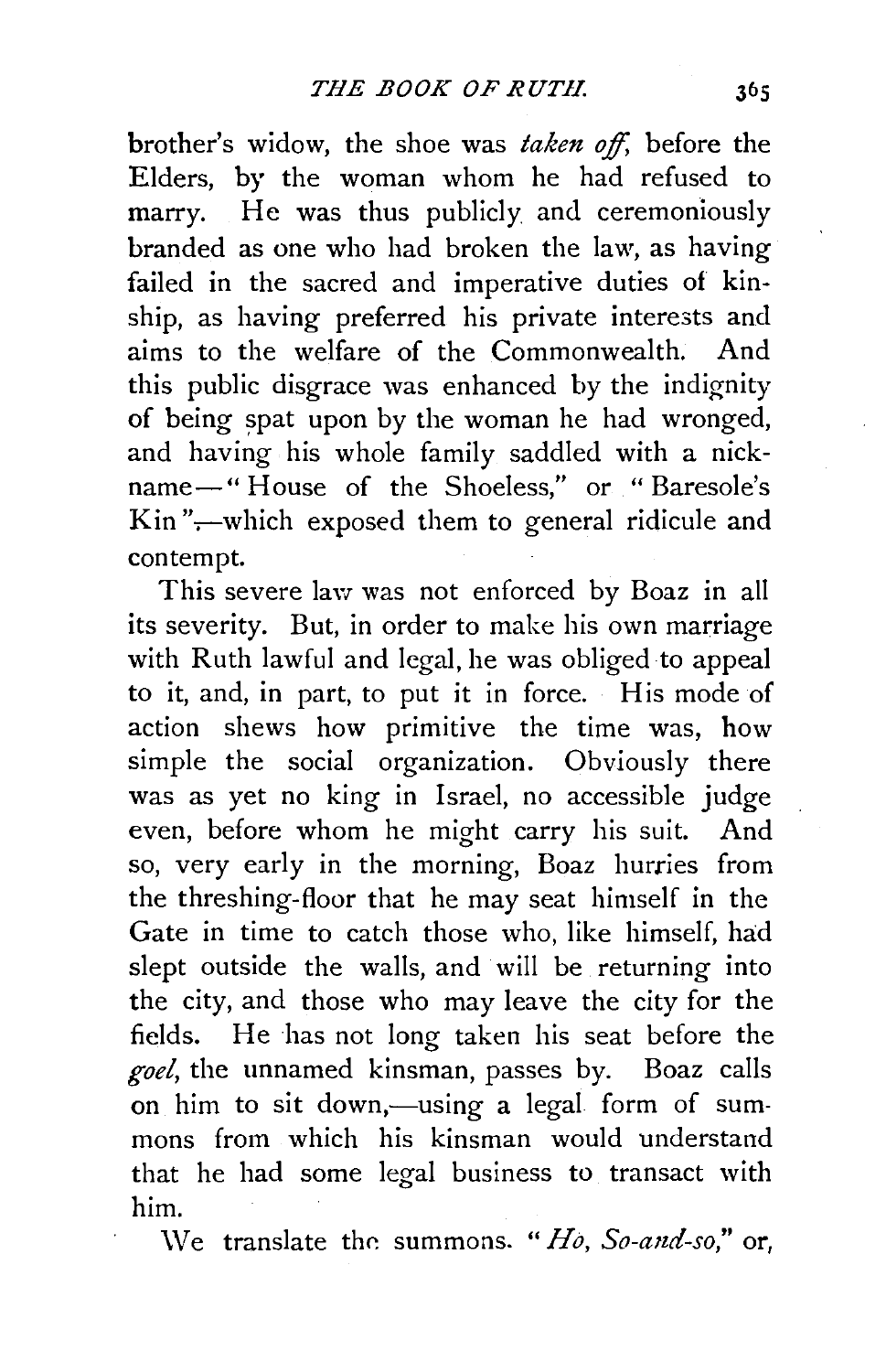*"Ho, Such-an-one,* turn aside, sit down here." But it is difficult, if not impossible, so to translate the Hebrew form as to convey its full significance. In the Original we have two Hebrew words, *Peloni*  almoni, and these two words, apparently, embody one of those legal obliquities of which most ancient systems of law retain some trace; as, for example, in those fictitious personages, John *Doe* and Richard Roe of the English action for ejectment, wlfo have only recently been abolished, and in the custom which, till a few years since, obtained in the German courts of suing, not in one's own proper name, but in some common and familiar name, such as *Hans*.

The ancient Hebrew form of procedure was of this oblique kind. Instead of summoning even his near kinsman by his personal name, Boaz cried "Peloni almoni, turn aside, and sit down,"—the words meaning literally "such" and "nameless;" the effect of using this antique form being, so far as we can now recover it, very much as if he had summoned a certain anonymous person before the Elders instead of giving him his proper name; just as a few years ago certain fictitious personages, John Doe and Richard Roe, might have been, and were, summoned into an English court. What the origin of the form was, whether it denoted that only a *friendly* suit was to be tried, or whether it was intended to cover errors of misdescription, or whether it grew out of the solemn Eastern courtesy which would shrink from naming a man when threatening him with vexation or harm, it is impossible to say: but, in any case, we have here, in this phrase, an old legal fossil, a remnant of a still more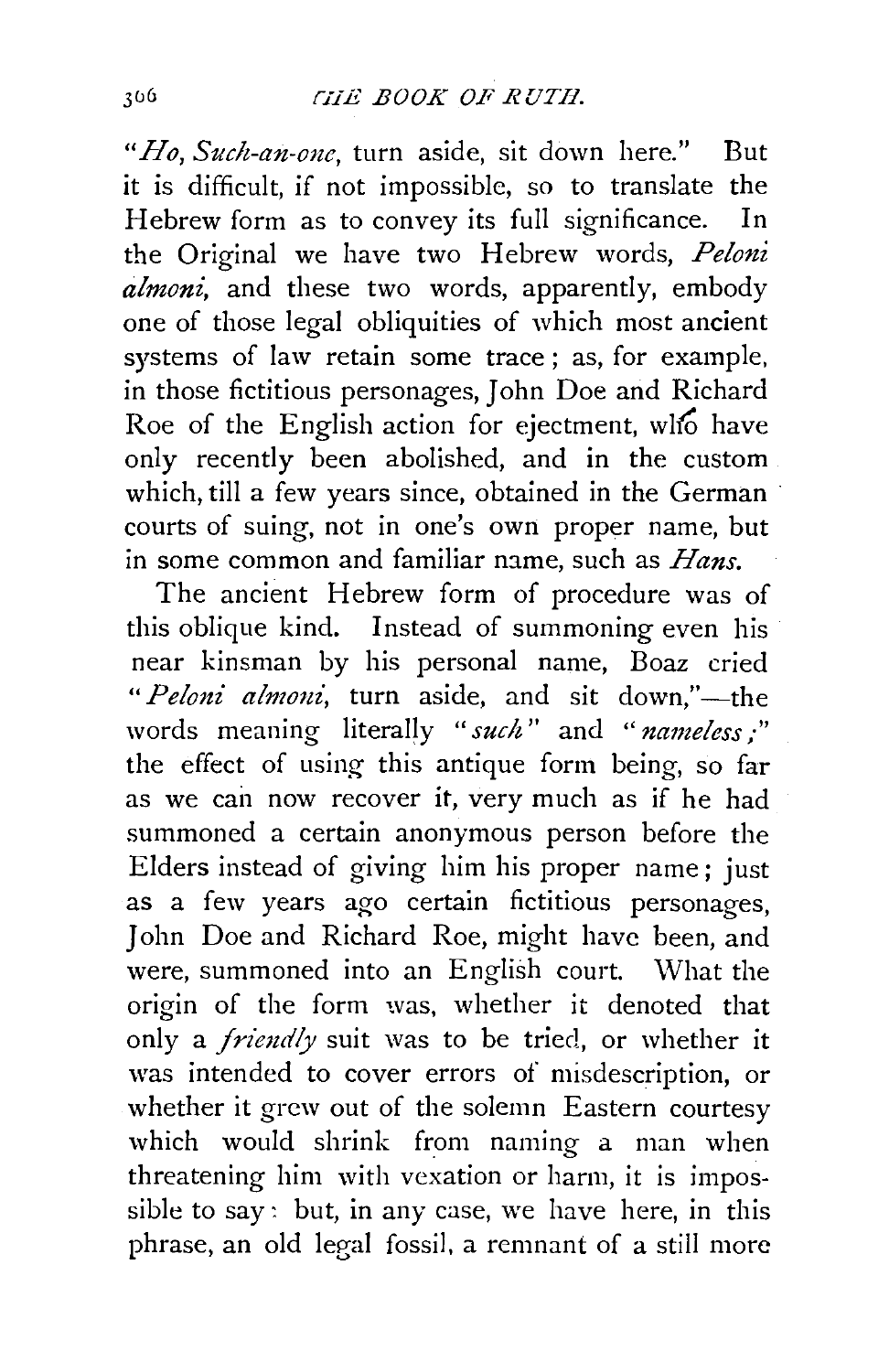ancient legal form in one of the most ancient systems of jurisprudence.

Peloni almoni, in the person of the unnamed kinsman of Boaz, responds to the summons. And now, his legal adversary or respondent being secured, Boaz sits and watches the citizens as they pass in and out, a£king now this and now that grave elder to sit down, until he has ten, the legal number, of the best reputed men of Bethlehem to act at once as judges and witnesses of his procedure. In accordance with Oriental custom, many other citizens, seeing these grave elders assembled, and understanding that the wealthy and pious Boaz had some business of grave importance to· transact, would add themselves, unbidden yet not unwelcome, to the company, that they too might hear and see what was going on.

Boaz opens the proceedings by formally announcing to his kinsman that Naomi has sold the field, the parcel of land, which formerly belonged to their common kinsman, Elimelech. Naomi may either have sold this land to supply her necessities, though, if that were so, one hardly sees how she should have come to extreme want in the lapse of a single year; or, more probably, she may have sold it for the express purpose of putting the law in motion, and compelling her kinsman to redeem it. In either case the kinsman was legally bound both to redeem the estate and to marry Naomi, or, should she waive her claim or be past child-bearing, to marry Ruth. Each of these two women was a childless widow, and each had a claim on the estate. Should neither of them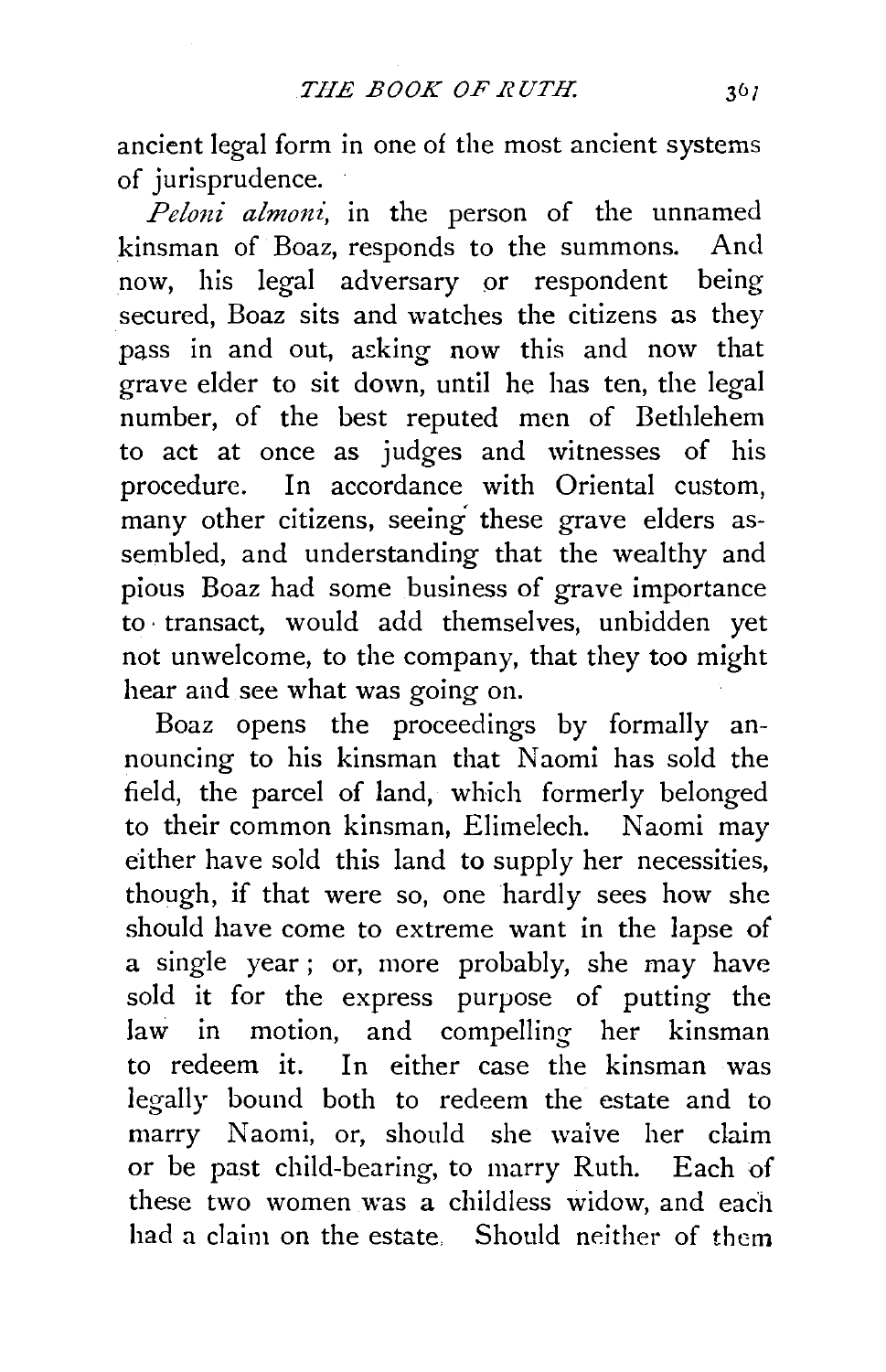have a child, the family of Elimelech would become extinct, "his name would be put out of Israel." Here clearly, then, was a case in which the *goe!*  was bound to come forward and do his duty. And, indeed, the goel of Naomi admits the claim; nay, more, so long as he thinks it is only the redemption of Elimelech's land that is in question, he. is willing to satisfy the claim. To the appeal and inquiry of Boaz, "Wilt thou redeem?" he formally replies, "I will redeem it."

Now Boaz had set his heart on marrying Ruth, and therefore he must have heard his kinsman's reply with some dismay. But one resource is left him. His kinsman may not admit that he is bound to marry Ruth, or he may.not care to. marry her, even if he admit the obligation. · And hence Doaz now rejoins, "But, if you redeem the land of Elimelech, you must also take Ruth, *the Moabitess*, to wife, and raise up the name of the dead man on his inheritance. Are you prepared to do this also?" The kinsman is not prepared to assume *this* function of the *goel.* And, in an ordinary case, he would have been in no little embarrassment between his reluctance to marry his kinsman's widow and his fear lest, should he refuse, she should inflict the disgraceful penalty of his refusal upon him. But Boaz has made the way easy for him. He has brought neither Naomi nor Ruth with him, so that his kinsman has no indignity to fear. For the present, at least, his shoe will not be pulled off, nor will the slighted and injured woman spit in his face. And, moreover, Boaz has expressed his perfect willingness to discharge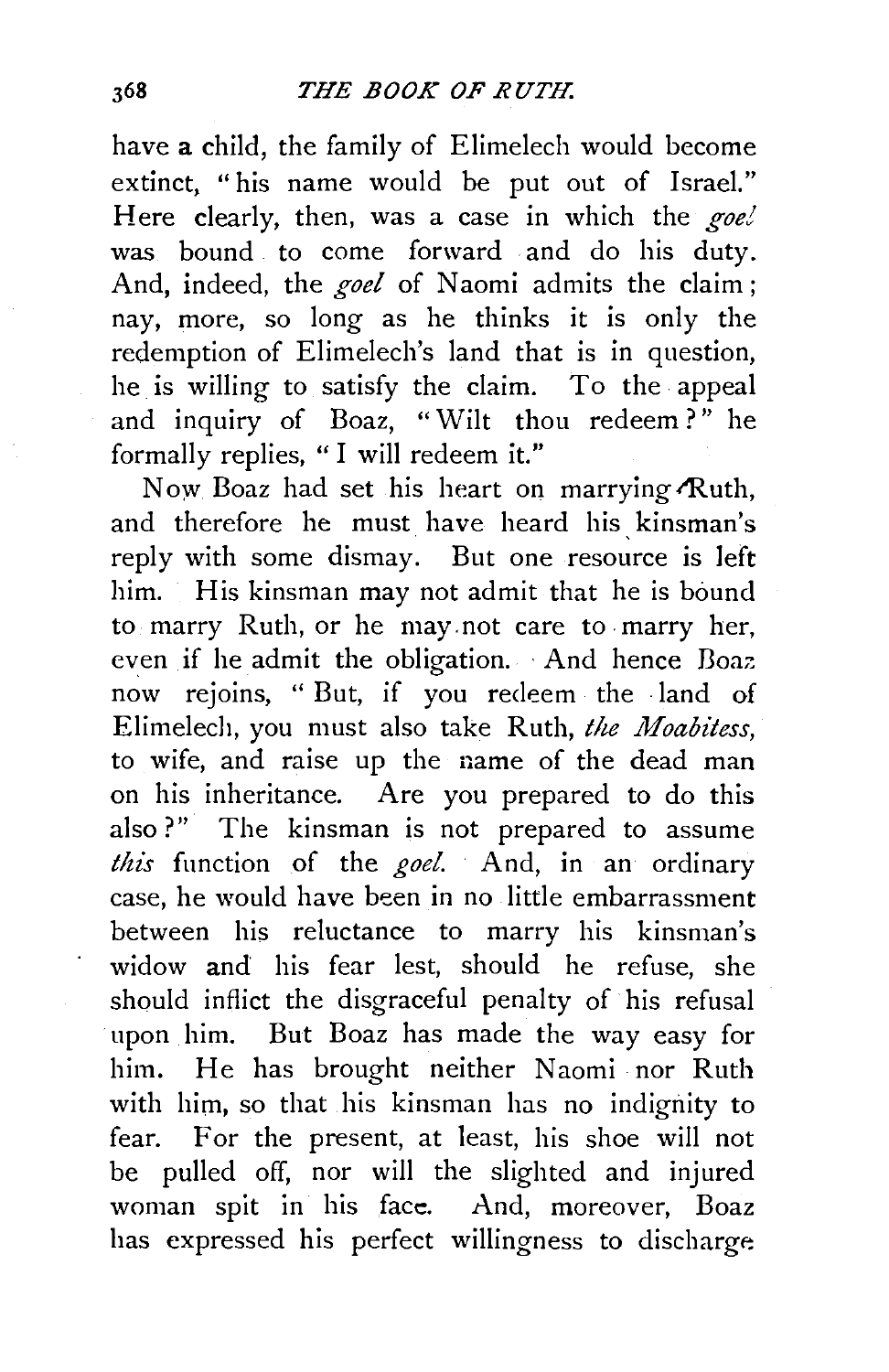all the duties. of the *goel* should his kinsman decline them. His motive in thus sparing his kinsman is not simply, 1 suppose, either a kindly consideration for a man closely related to him or his love for Ruth, but also the conviction that an Israelite, caring only for the letter of the law and not for its spirit, might honestly doubt whether he were bound to marry his" brother's" widow *when that widow was a daughter of Moab.* True, Ruth had come to put her trust under the shadow of Jehovah's wings. True, she was known as a good and brave woman in all the city of Bethlehem. But, none the less, she was by birth an alien, one of the heathen women, with whom the sons of Israel were forbidden to intermarry. The law was doubtful : if the appeal to it were pushed too far he might defeat his own end.

We need not think over hardly, therefore, even of this anonymous kinsman. He may have been, probably he was, a just man according to his lights. Walking by the strict requirements of the law of Israel he may have honestly doubted whether he were bound to marry Mahlon's *Moabitish* widow. Undoubtedly it was a sin against Hebrew law for Mahlon to have married her while she was a heathen, even if it were not a sin to take her to wife now that she was a proselyte. Could, then, the widow of an ·illegal marriage claim quite the same rights with the widow of a legal marriage, even though she afterwards became a proselyte to the Hebrew faith? And if he was not bound to marry her, would it be prudent to marry her? Evidently he thinks it would not be prudent. He declines to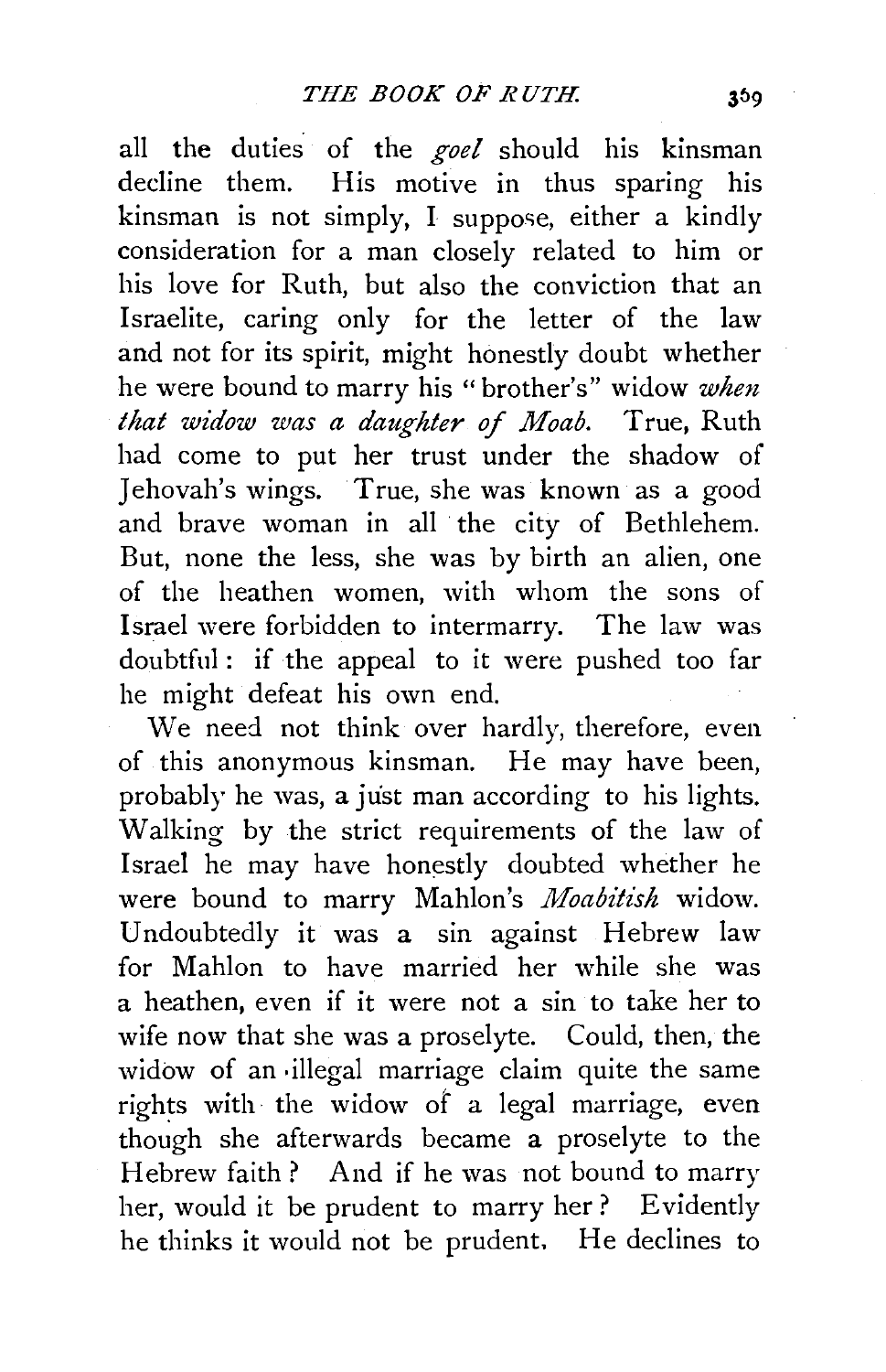redeem, on such terms, the inheritance of his dead kinsman, "*lest I mar mine own inheritance*." By which he meant. I think, that his doubt as to the right conferred on Ruth by the Hebrew law was reinforced by a Hebrew superstition. For, in Israel, marriage with the daughter of an alien race was held to be "unlucky," even when it was lawful. Many such marriages had proved unhappy and disastrous. And, by expressly calling Ruth *the Moabitess* in his challenge, Boaz seems to have touched his kinsman's superstitious fears. No doubt, the calamities which had befallen Elimelech and Naomi were popularly attributed to their sojourn in the Field of Moab. No doubt, the popular voice of Bethlehem affirmed that Chilion and Mahlon had been cut off before their time because they had married "strange women;" Here, then, was one Hebrew family in imminent danger of extinction solely because of such a marriage as was now proposed. The *goel* fears a similar fate. He fears that, should he marry Ruth, he may "injure his own inheritance,"-fears that he too may die before his time, and his name be put out of Israel. He, therefore, will run no such risk: let Boaz run it, if he will.

This, I believe, was his real reason for refusing to discharge the duty of the *goel.* And it is a curious comment on his narrow selfish ambition· that, of this man who was bent on preserving his name and fame, who would run no risk of having his name cut off from the gate of his place, neither Israel nor the world knows even so much as the mere name. He is unnamed in the very Book which recounts his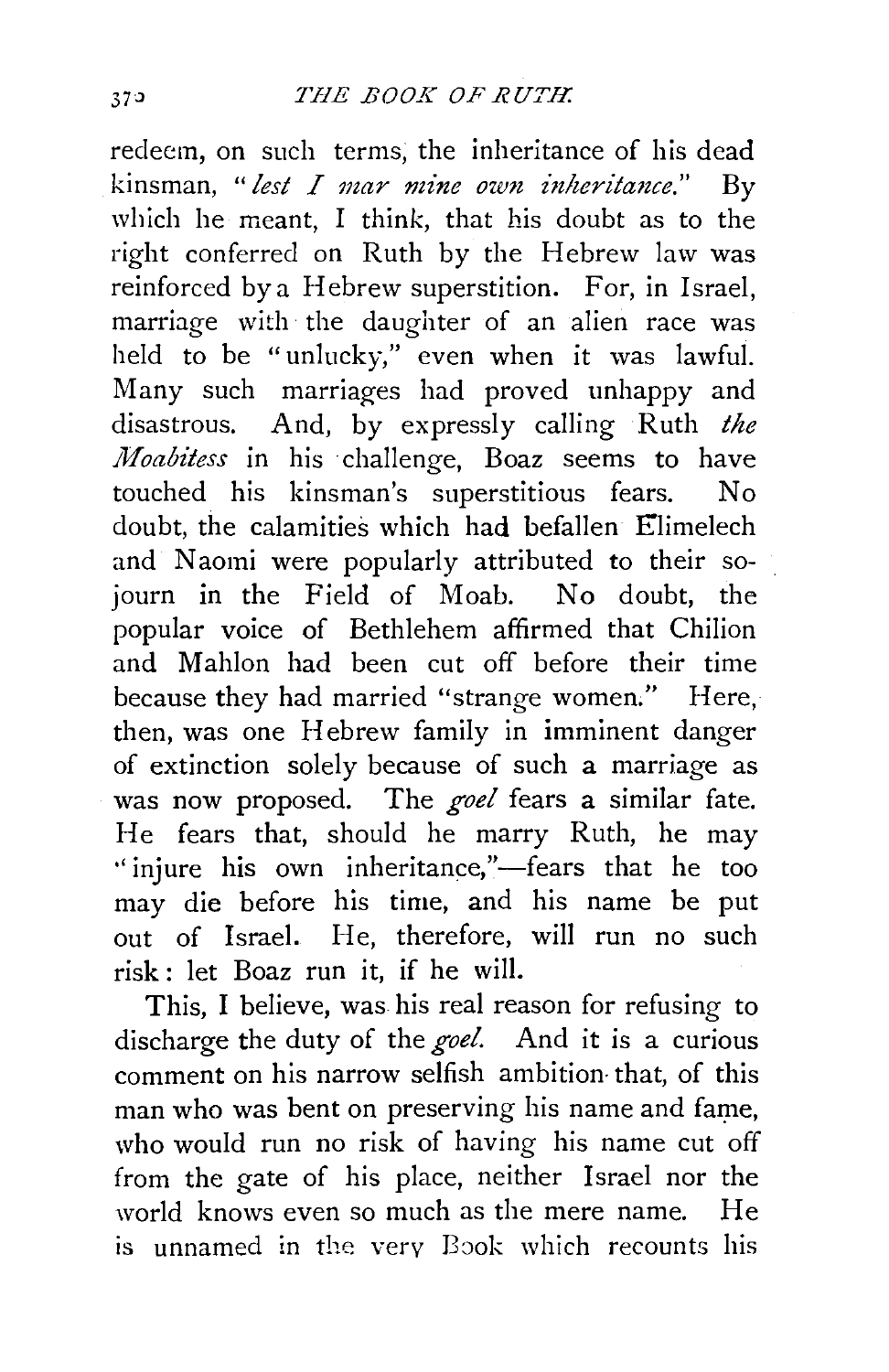story; we know him simply as the "anonymous kinsman :" while Boaz, who had no such selfish ambition, who held that in every nation they who trust God and work righteousness are acceptable with Him, lives for ever on the sacred page, and is enrolled, together with Ruth, in the pedigree of Him whose Name is above every name.

The anonymous kinsman refuses to redeem Ruth and her inheritance ; and, as a symbol and attestation that he cedes all right to the inheritance, he draws off his shoe and hands it to Boaz, transferring to *him*  the legal right to plant his foot on the parcel pf land left by Elimelech.

With profound and solemn emotion Boaz calls on the Elders, and the circle of bystanders, to observe and remember this legal transfer of rights and duties, expressing himself, however, with legal fulness and precision : ' Ye are witnesses this day that I have acquired all that was Elimelech's, and all that was Chilion's and Mahlon's, of the hand of Naomi. Moreover, Ruth the Moabitess, the wife of Mahlon, have I acquired to *be* my wife, to raise up the name of the dead upon his inheritance, that the name of the dead be not cut off from among his brethren and from the gate of his place. Ye are witnesses this day." They replied: "We are witnesses,"<sup>1</sup>—thus completing the legal transaction,—and break out into a profusion of good wishes which amply verify the statement of Boaz concerning Ruth in the previous Chapter : " All the gate of my people

<sup>1</sup>It is probable that in the appeal of Boaz and the response of the Elders we have another "survival" of an ancient system of jurisprudence.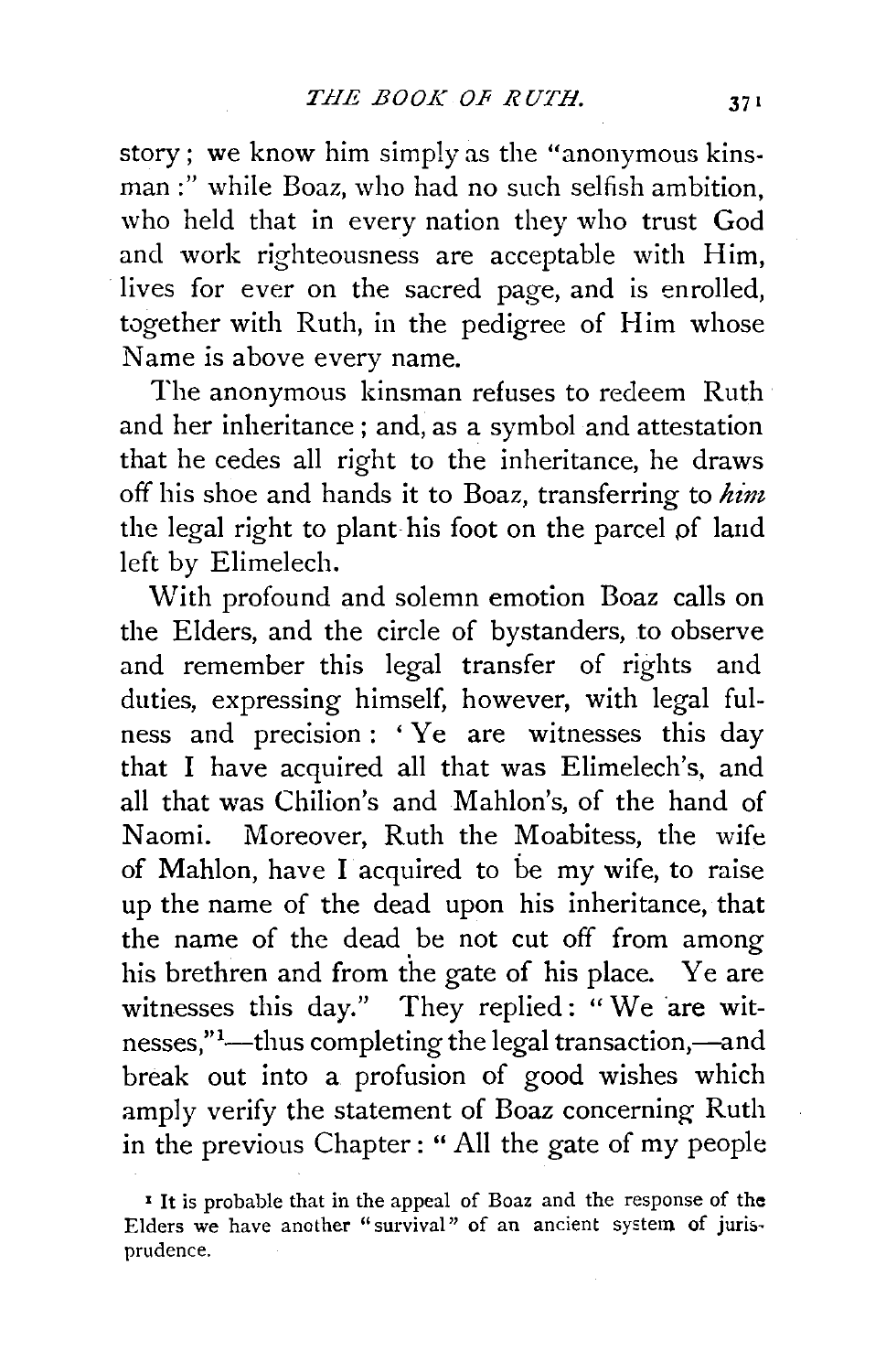doth know that thou art a good and 'brave woman." They lift her to the level of the most famous women of Israel by praying that she may be like Rachel and Leah, the mothers of the twelve tribes. And though the words, " The Lord make the woman that cometh into thy house like Rachel and like Leah, which two did build the house of Israel," may probably have already become the usual formula of congratulation and benediction when an lsraelitish marriage was announced, yet the fact that this sacred formula was conceded to Ruth *the Moabitess* shews that, at last, the inhabitants of Bethlehem had learned to value her at her true worth. They would not have uttered this prayer if they had pot come to esteem her, for her love and piety, as an Israelite indeed.

Boaz, being now the recognized *goel* of Ruth, marries her; and, in due time, a son is given them. And now the shadows, which lay so thick on the opening incidents of the Story, clear off, and both Naomi and Ruth receive a full reward for their rare and heroic love. It is one of the many fine points of the Story that its concluding sentences are almost wholly devoted, not to the young and happy wife and mother, but to Naomi, who had suffered so many calamities, and who, by the piety and resignation with which she bore them, had drawn Ruth from the idolatries of Moab. It is Naomi, not Ruth; whom " the women her neighbours" congratulate on the birth of Ruth's son. In him they see Naomi's *goel*  -Ruth already had her's in Boaz; and they pray that, as he grows up, he may restore her to her former happiness and be the stay and gladness of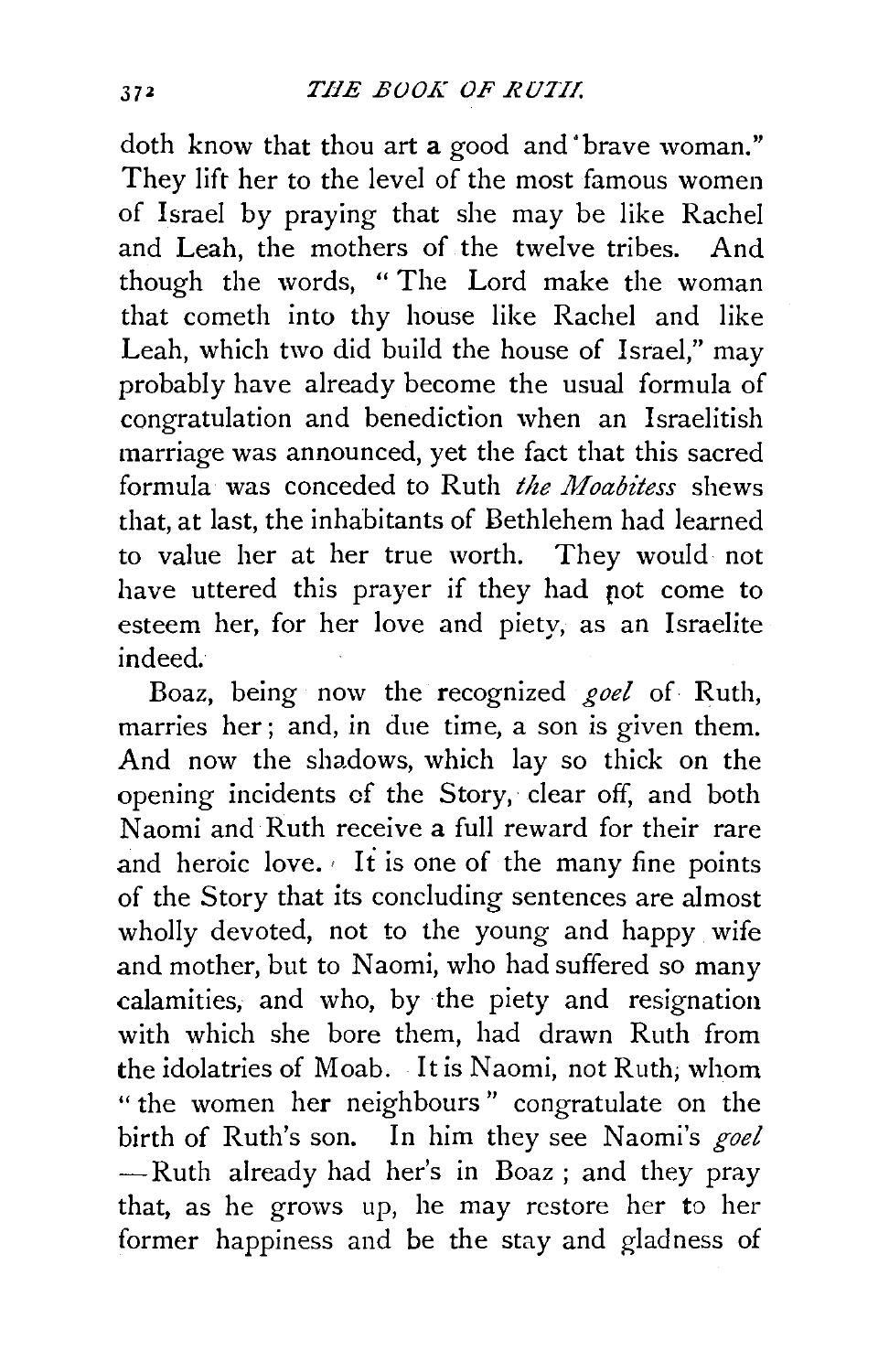her old age. But though tney speak to Naomi, and pray for her, they do not utterly forget the singular virtue of Ruth. In the words, "Thy daughter-inlaw, *who loveth thee, who is better to thee than seven sons,"* they pronounce on her an eulogy such as few "strange" women could have heard from Hebrew lips. It is because the boy is Ruth's son that he is N aomi's *goel;* for how can he fail to love and cherish the woman whom his mother has loved with a love even passing that of women ?

And so the Story closes, not simply leaving these two brave and noble woman happy in each other, and in Boaz, and in Obed his son, but weaving for them an immortal crown of honour in that it marks their intimate connection with David, the " darling of Israel," and with Him who was at once David's Son and Lord. "Boaz begat Obed, and Obed begat Jesse, and Jesse begat David;" and of David, concerning the flesh, came Jesus the Christ, the Light of the Gentiles and the .Glory of the people of IsraeL

It is not every story of faithful love and piety which mounts to so happy a close, at least in this world. But before we complain, as though our virtue had been passed over by our God, it will be well for us to ask ourselves whether our virtue can compare with that of Ruth. It will also be well for us to remember what Ruth did not know, that godliness has the promise of the life to come as well as of that which now is, and to rest in the conviction that the longer the promise tarries the richer and sweeter will be its fulfilment. Most of us, probably, get quite as much happiness as is good for us even

vol. II.